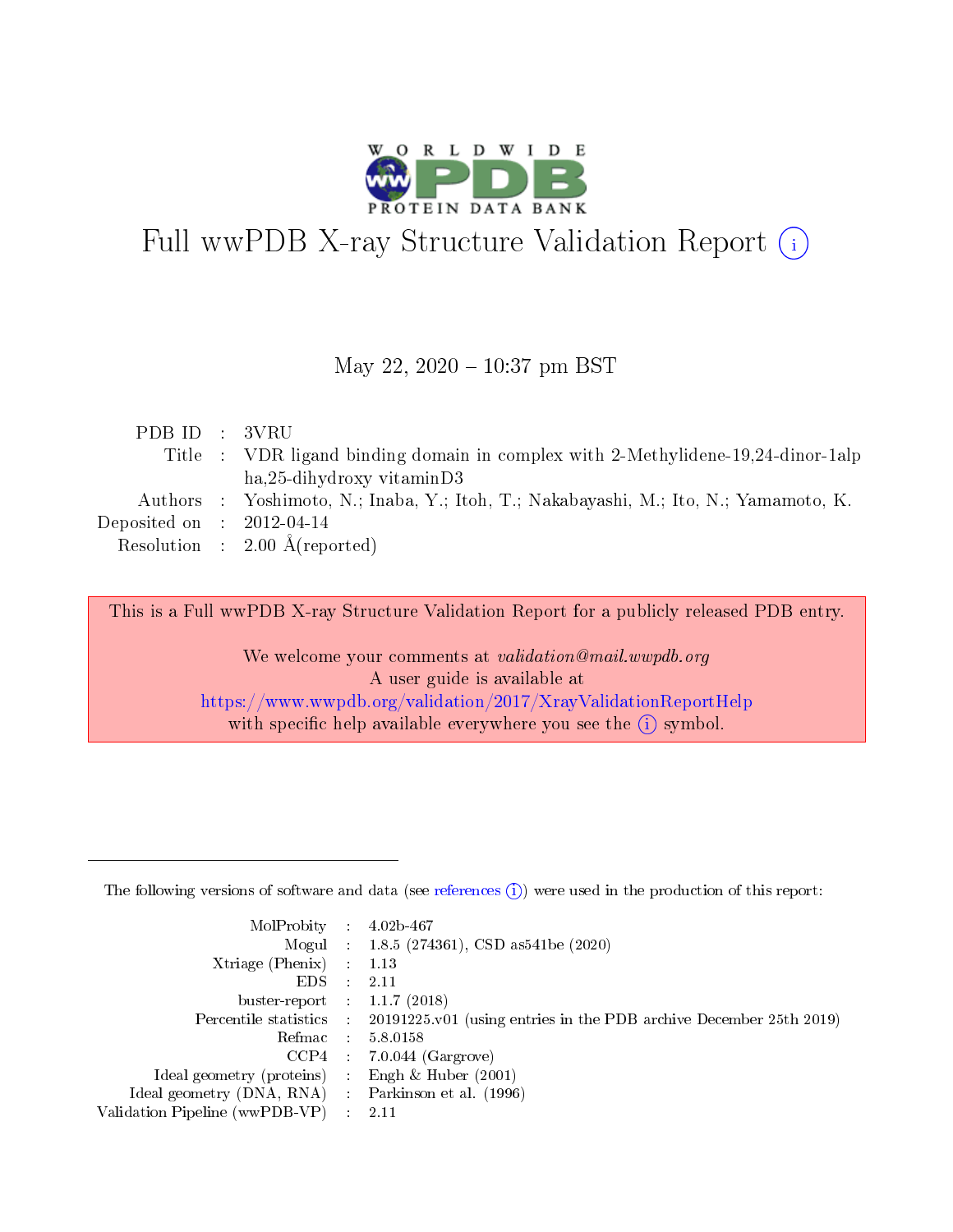# 1 [O](https://www.wwpdb.org/validation/2017/XrayValidationReportHelp#overall_quality)verall quality at a glance  $(i)$

The following experimental techniques were used to determine the structure: X-RAY DIFFRACTION

The reported resolution of this entry is 2.00 Å.

Percentile scores (ranging between 0-100) for global validation metrics of the entry are shown in the following graphic. The table shows the number of entries on which the scores are based.



| Metric                | Whole archive<br>$(\#\mathrm{Entries})$ | Similar resolution<br>$(\#\text{Entries}, \text{resolution range}(\textup{\AA}))$ |
|-----------------------|-----------------------------------------|-----------------------------------------------------------------------------------|
| $R_{free}$            | 130704                                  | 8085 (2.00-2.00)                                                                  |
| Clashscore            | 141614                                  | $9178(2.00-2.00)$                                                                 |
| Ramachandran outliers | 138981                                  | $9054(2.00-2.00)$                                                                 |
| Sidechain outliers    | 138945                                  | $9053(2.00-2.00)$                                                                 |
| RSRZ outliers         | 127900                                  | $7900(2.00-2.00)$                                                                 |

The table below summarises the geometric issues observed across the polymeric chains and their fit to the electron density. The red, orange, yellow and green segments on the lower bar indicate the fraction of residues that contain outliers for  $>=3, 2, 1$  and 0 types of geometric quality criteria respectively. A grey segment represents the fraction of residues that are not modelled. The numeric value for each fraction is indicated below the corresponding segment, with a dot representing fractions  $\epsilon=5\%$  The upper red bar (where present) indicates the fraction of residues that have poor fit to the electron density. The numeric value is given above the bar.

| Mol | ${\rm Chain \mid Length}$ | Quality of chain |     |     |
|-----|---------------------------|------------------|-----|-----|
|     | ירה                       | 2%<br>70%        | 15% | 12% |
|     | 1 ก<br>⊥€                 | 62%<br>8%        | 8%  | 23% |

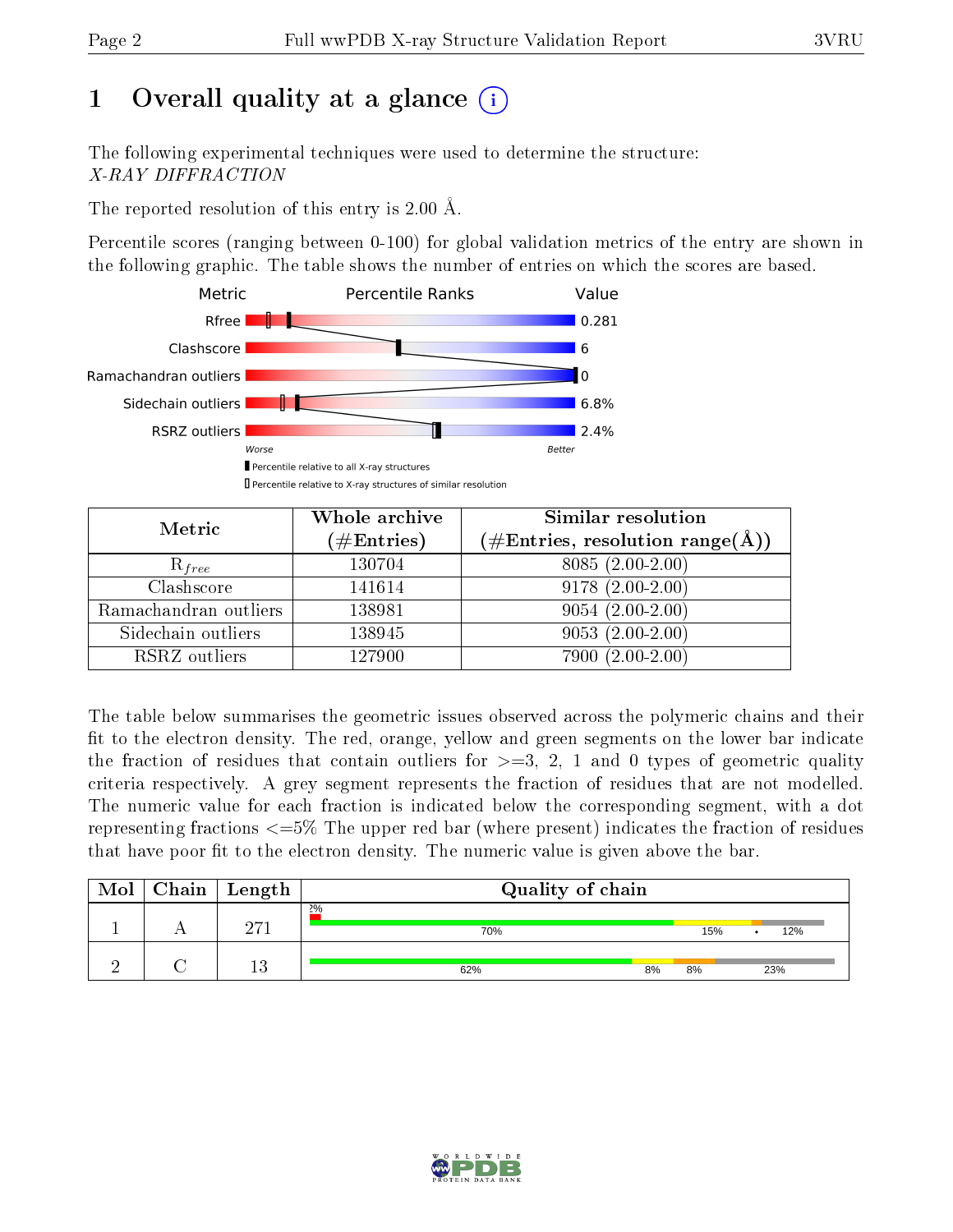# 2 Entry composition (i)

There are 4 unique types of molecules in this entry. The entry contains 2143 atoms, of which 0 are hydrogens and 0 are deuteriums.

In the tables below, the ZeroOcc column contains the number of atoms modelled with zero occupancy, the AltConf column contains the number of residues with at least one atom in alternate conformation and the Trace column contains the number of residues modelled with at most 2 atoms.

Molecule 1 is a protein called Vitamin D3 receptor.

| Mol | ${\rm Chain}$ | Residues | $\rm{Atoms}$             |     |     | ZeroOcc | $\mid$ AltConf $\mid$ | Trace |  |  |
|-----|---------------|----------|--------------------------|-----|-----|---------|-----------------------|-------|--|--|
|     | . .           | 238      | $\mathrm{Total}$<br>.869 | !90 | 318 | 350     | ◡                     |       |  |  |

| Chain            | Residue          | Modelled                     | Actual                   | Comment               | Reference         |
|------------------|------------------|------------------------------|--------------------------|-----------------------|-------------------|
| $\bf{A}$         | 106              | <b>GLY</b>                   | $\overline{a}$           | <b>EXPRESSION TAG</b> | <b>UNP P13053</b> |
| $\bf{A}$         | 107              | SER                          |                          | <b>EXPRESSION TAG</b> | <b>UNP P13053</b> |
| $\bf{A}$         | 108              | <b>HIS</b>                   | $\overline{a}$           | <b>EXPRESSION TAG</b> | <b>UNP P13053</b> |
| $\bf{A}$         | 109              | <b>MET</b>                   | $\overline{\phantom{0}}$ | <b>EXPRESSION TAG</b> | <b>UNP P13053</b> |
| $\overline{A}$   | 110              | $\overline{\text{GLY}}$      | L,                       | <b>EXPRESSION TAG</b> | <b>UNP P13053</b> |
| $\bf{A}$         | 111              | <b>SER</b>                   | $\overline{a}$           | <b>EXPRESSION TAG</b> | <b>UNP P13053</b> |
| $\bf{A}$         | 112              | PRO                          | $\overline{\phantom{0}}$ | <b>EXPRESSION TAG</b> | <b>UNP P13053</b> |
| $\overline{A}$   | $\overline{113}$ | <b>ASN</b>                   | $\overline{a}$           | <b>EXPRESSION TAG</b> | <b>UNP P13053</b> |
| $\bf{A}$         | 114              | <b>SER</b>                   | ÷,                       | <b>EXPRESSION TAG</b> | <b>UNP P13053</b> |
| $\bf{A}$         | $\overline{115}$ | PRO                          | ÷,                       | <b>EXPRESSION TAG</b> | <b>UNP P13053</b> |
| $\boldsymbol{A}$ | $\overline{?}$   |                              | <b>SER</b>               | <b>DELETION</b>       | <b>UNP P13053</b> |
| $\overline{A}$   | $\overline{?}$   | ÷                            | <b>TYR</b>               | <b>DELETION</b>       | <b>UNP P13053</b> |
| $\bf{A}$         | $\overline{?}$   | ÷                            | <b>SER</b>               | <b>DELETION</b>       | <b>UNP P13053</b> |
| $\boldsymbol{A}$ | $\overline{?}$   |                              | PRO                      | <b>DELETION</b>       | <b>UNP P13053</b> |
| $\overline{A}$   | $\overline{?}$   |                              | $\overline{\text{ARG}}$  | <b>DELETION</b>       | <b>UNP P13053</b> |
| $\bf{A}$         | $\overline{?}$   | ÷                            | PRO                      | <b>DELETION</b>       | <b>UNP P13053</b> |
| $\overline{A}$   | $\overline{?}$   |                              | <b>THR</b>               | <b>DELETION</b>       | <b>UNP P13053</b> |
| $\bf{A}$         | $\overline{?}$   | ÷                            | LEU                      | <b>DELETION</b>       | <b>UNP P13053</b> |
| $\bf{A}$         | $\overline{?}$   | ÷                            | <b>SER</b>               | <b>DELETION</b>       | <b>UNP P13053</b> |
| $\boldsymbol{A}$ | $\overline{?}$   | $\overline{\phantom{0}}$     | PHE                      | <b>DELETION</b>       | <b>UNP P13053</b> |
| $\bf{A}$         | $\overline{?}$   | ÷                            | <b>SER</b>               | <b>DELETION</b>       | <b>UNP P13053</b> |
| $\bf{A}$         | $\overline{?}$   |                              | $\overline{\text{GLY}}$  | <b>DELETION</b>       | <b>UNP P13053</b> |
| $\boldsymbol{A}$ | $\overline{?}$   |                              | <b>ASN</b>               | <b>DELETION</b>       | <b>UNP P13053</b> |
| $\overline{A}$   | $\overline{?}$   | $\qquad \qquad \blacksquare$ | $\overline{\text{SER}}$  | <b>DELETION</b>       | <b>UNP P13053</b> |
| $\bf{A}$         | $\overline{?}$   |                              | <b>SER</b>               | <b>DELETION</b>       | <b>UNP P13053</b> |
| $\boldsymbol{A}$ | $\overline{?}$   |                              | <b>SER</b>               | <b>DELETION</b>       | <b>UNP P13053</b> |
| $\overline{A}$   | $\overline{?}$   |                              | $\overline{\text{SER}}$  | <b>DELETION</b>       | <b>UNP P13053</b> |

There are 57 discrepancies between the modelled and reference sequences:

 $\overline{Continued}$  on next page...

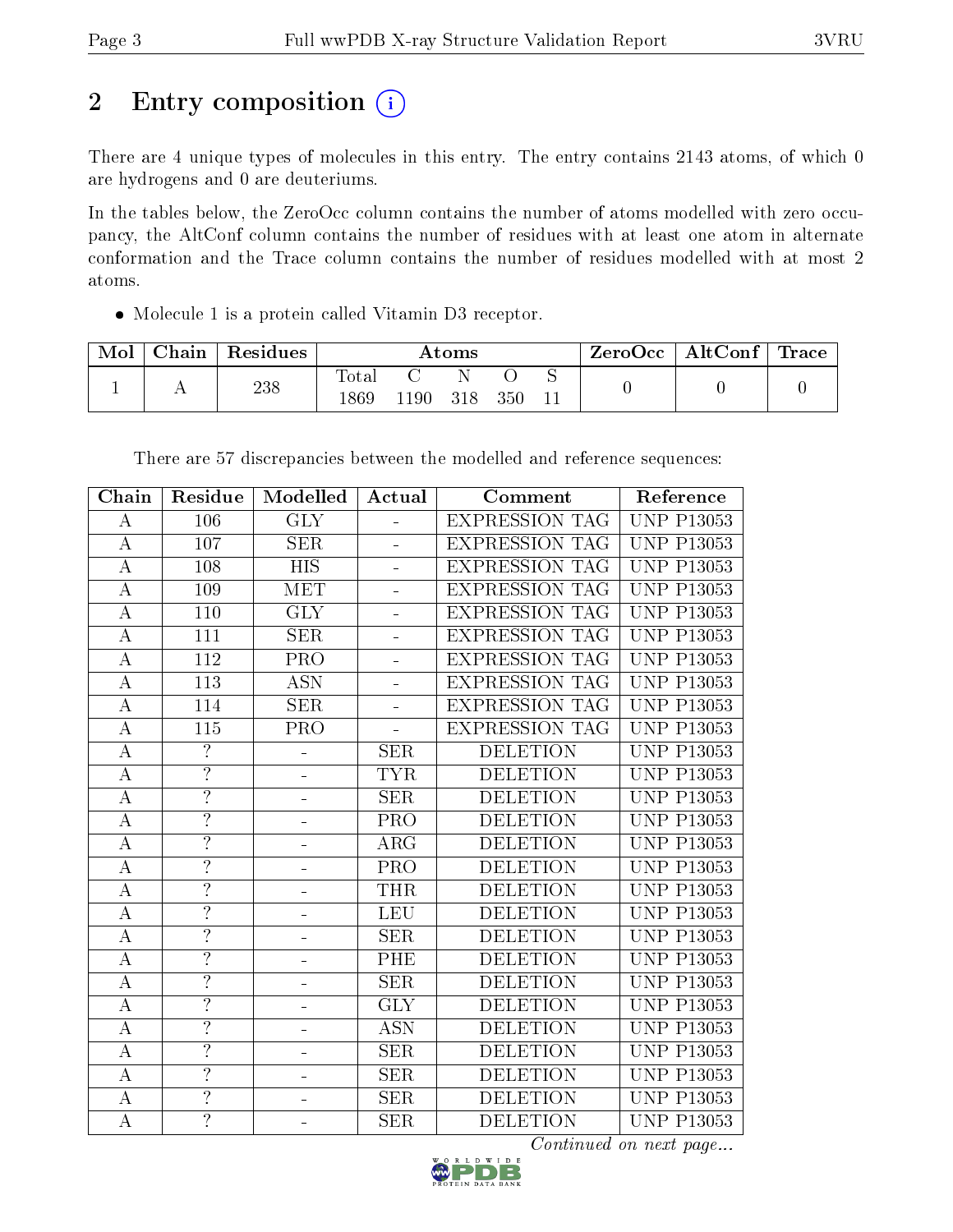| $\overline{?}$<br><b>DELETION</b><br><b>UNP P13053</b><br><b>SER</b><br>A<br>$\overline{?}$<br>$\bf{A}$<br><b>SER</b><br><b>DELETION</b><br><b>UNP P13053</b><br>$\overline{?}$<br><b>ASP</b><br>$\boldsymbol{A}$<br><b>DELETION</b><br><b>UNP P13053</b><br>$\blacksquare$<br>$\overline{?}$<br><b>LEU</b><br><b>DELETION</b><br><b>UNP P13053</b><br>$\boldsymbol{A}$<br>$\overline{?}$<br><b>TYR</b><br>$\overline{\rm A}$<br><b>DELETION</b><br><b>UNP P13053</b><br>$\overline{?}$<br><b>UNP P13053</b><br>$\bf{A}$<br><b>THR</b><br><b>DELETION</b><br>$\overline{?}$<br><b>THR</b><br><b>DELETION</b><br><b>UNP P13053</b><br>$\bf{A}$<br>$\overline{?}$<br>SER<br>$\overline{A}$<br><b>DELETION</b><br><b>UNP P13053</b><br>÷<br>$\overline{?}$<br>LEU<br>$\bf{A}$<br><b>DELETION</b><br><b>UNP P13053</b><br>$\overline{?}$<br><b>ASP</b><br><b>UNP P13053</b><br>$\overline{\rm A}$<br><b>DELETION</b><br>$\overline{\cdot}$<br>$\boldsymbol{A}$<br><b>MET</b><br><b>DELETION</b><br><b>UNP P13053</b><br>$\overline{\phantom{0}}$<br>$\overline{?}$<br>$\overline{\rm A}$<br><b>MET</b><br><b>DELETION</b><br><b>UNP P13053</b><br>÷<br>$\overline{?}$<br>GLU<br><b>DELETION</b><br><b>UNP P13053</b><br>A<br>÷<br>$\overline{?}$<br>$\bf{A}$<br>PRO<br><b>DELETION</b><br><b>UNP P13053</b><br>$\overline{?}$<br><b>SER</b><br><b>UNP P13053</b><br>A<br><b>DELETION</b><br>$\overline{?}$<br>$\overline{\text{GLY}}$<br><b>UNP P13053</b><br>$\bf{A}$<br><b>DELETION</b><br>$\overline{?}$<br>PHE<br><b>DELETION</b><br>$\overline{\rm A}$<br><b>UNP P13053</b><br>$\overline{?}$<br><b>SER</b><br><b>DELETION</b><br><b>UNP P13053</b><br>$\boldsymbol{A}$<br>$\blacksquare$<br>$\overline{?}$<br>$\overline{\text{ASN}}$<br>$\overline{A}$<br><b>DELETION</b><br><b>UNP P13053</b><br>$\overline{?}$<br>LEU<br>$\overline{\rm A}$<br><b>DELETION</b><br><b>UNP P13053</b><br>$\overline{?}$<br>$\overline{\text{ASP}}$<br><b>UNP P13053</b><br><b>DELETION</b><br>A<br>÷<br>$\overline{?}$<br>LEU<br><b>DELETION</b><br><b>UNP P13053</b><br>$\boldsymbol{A}$<br>$\overline{\cdot}$<br><b>ASN</b><br><b>DELETION</b><br><b>UNP P13053</b><br>A<br>$\equiv$<br>$\overline{?}$<br>$\overline{\rm A}$<br>$\overline{\text{GLY}}$<br><b>DELETION</b><br><b>UNP P13053</b><br>÷<br>$\overline{?}$<br>GLU<br><b>DELETION</b><br><b>UNP P13053</b><br>A<br>$\overline{?}$<br><b>ASP</b><br><b>UNP P13053</b><br><b>DELETION</b><br>$\boldsymbol{A}$<br>$\overline{?}$<br>$\overline{\rm A}$<br>SER<br><b>DELETION</b><br><b>UNP P13053</b><br>$\overline{?}$<br><b>ASP</b><br><b>DELETION</b><br><b>UNP P13053</b><br>A<br>$\blacksquare$<br>$\overline{?}$<br><b>ASP</b><br><b>DELETION</b><br><b>UNP P13053</b><br>$\boldsymbol{A}$<br>$\overline{?}$<br>PRO<br><b>DELETION</b><br><b>UNP P13053</b><br>$\boldsymbol{A}$ | Chain | Residue | Modelled | Actual | Comment | Reference |
|------------------------------------------------------------------------------------------------------------------------------------------------------------------------------------------------------------------------------------------------------------------------------------------------------------------------------------------------------------------------------------------------------------------------------------------------------------------------------------------------------------------------------------------------------------------------------------------------------------------------------------------------------------------------------------------------------------------------------------------------------------------------------------------------------------------------------------------------------------------------------------------------------------------------------------------------------------------------------------------------------------------------------------------------------------------------------------------------------------------------------------------------------------------------------------------------------------------------------------------------------------------------------------------------------------------------------------------------------------------------------------------------------------------------------------------------------------------------------------------------------------------------------------------------------------------------------------------------------------------------------------------------------------------------------------------------------------------------------------------------------------------------------------------------------------------------------------------------------------------------------------------------------------------------------------------------------------------------------------------------------------------------------------------------------------------------------------------------------------------------------------------------------------------------------------------------------------------------------------------------------------------------------------------------------------------------------------------------------------------------------------------------------------------------------------------------------------------------------------------------------------------------------------------------------------------------------------------------------------------------------------------------------------------------------------------------------------------------------------------------------------------------------------------------------------------------------------|-------|---------|----------|--------|---------|-----------|
|                                                                                                                                                                                                                                                                                                                                                                                                                                                                                                                                                                                                                                                                                                                                                                                                                                                                                                                                                                                                                                                                                                                                                                                                                                                                                                                                                                                                                                                                                                                                                                                                                                                                                                                                                                                                                                                                                                                                                                                                                                                                                                                                                                                                                                                                                                                                                                                                                                                                                                                                                                                                                                                                                                                                                                                                                                    |       |         |          |        |         |           |
|                                                                                                                                                                                                                                                                                                                                                                                                                                                                                                                                                                                                                                                                                                                                                                                                                                                                                                                                                                                                                                                                                                                                                                                                                                                                                                                                                                                                                                                                                                                                                                                                                                                                                                                                                                                                                                                                                                                                                                                                                                                                                                                                                                                                                                                                                                                                                                                                                                                                                                                                                                                                                                                                                                                                                                                                                                    |       |         |          |        |         |           |
|                                                                                                                                                                                                                                                                                                                                                                                                                                                                                                                                                                                                                                                                                                                                                                                                                                                                                                                                                                                                                                                                                                                                                                                                                                                                                                                                                                                                                                                                                                                                                                                                                                                                                                                                                                                                                                                                                                                                                                                                                                                                                                                                                                                                                                                                                                                                                                                                                                                                                                                                                                                                                                                                                                                                                                                                                                    |       |         |          |        |         |           |
|                                                                                                                                                                                                                                                                                                                                                                                                                                                                                                                                                                                                                                                                                                                                                                                                                                                                                                                                                                                                                                                                                                                                                                                                                                                                                                                                                                                                                                                                                                                                                                                                                                                                                                                                                                                                                                                                                                                                                                                                                                                                                                                                                                                                                                                                                                                                                                                                                                                                                                                                                                                                                                                                                                                                                                                                                                    |       |         |          |        |         |           |
|                                                                                                                                                                                                                                                                                                                                                                                                                                                                                                                                                                                                                                                                                                                                                                                                                                                                                                                                                                                                                                                                                                                                                                                                                                                                                                                                                                                                                                                                                                                                                                                                                                                                                                                                                                                                                                                                                                                                                                                                                                                                                                                                                                                                                                                                                                                                                                                                                                                                                                                                                                                                                                                                                                                                                                                                                                    |       |         |          |        |         |           |
|                                                                                                                                                                                                                                                                                                                                                                                                                                                                                                                                                                                                                                                                                                                                                                                                                                                                                                                                                                                                                                                                                                                                                                                                                                                                                                                                                                                                                                                                                                                                                                                                                                                                                                                                                                                                                                                                                                                                                                                                                                                                                                                                                                                                                                                                                                                                                                                                                                                                                                                                                                                                                                                                                                                                                                                                                                    |       |         |          |        |         |           |
|                                                                                                                                                                                                                                                                                                                                                                                                                                                                                                                                                                                                                                                                                                                                                                                                                                                                                                                                                                                                                                                                                                                                                                                                                                                                                                                                                                                                                                                                                                                                                                                                                                                                                                                                                                                                                                                                                                                                                                                                                                                                                                                                                                                                                                                                                                                                                                                                                                                                                                                                                                                                                                                                                                                                                                                                                                    |       |         |          |        |         |           |
|                                                                                                                                                                                                                                                                                                                                                                                                                                                                                                                                                                                                                                                                                                                                                                                                                                                                                                                                                                                                                                                                                                                                                                                                                                                                                                                                                                                                                                                                                                                                                                                                                                                                                                                                                                                                                                                                                                                                                                                                                                                                                                                                                                                                                                                                                                                                                                                                                                                                                                                                                                                                                                                                                                                                                                                                                                    |       |         |          |        |         |           |
|                                                                                                                                                                                                                                                                                                                                                                                                                                                                                                                                                                                                                                                                                                                                                                                                                                                                                                                                                                                                                                                                                                                                                                                                                                                                                                                                                                                                                                                                                                                                                                                                                                                                                                                                                                                                                                                                                                                                                                                                                                                                                                                                                                                                                                                                                                                                                                                                                                                                                                                                                                                                                                                                                                                                                                                                                                    |       |         |          |        |         |           |
|                                                                                                                                                                                                                                                                                                                                                                                                                                                                                                                                                                                                                                                                                                                                                                                                                                                                                                                                                                                                                                                                                                                                                                                                                                                                                                                                                                                                                                                                                                                                                                                                                                                                                                                                                                                                                                                                                                                                                                                                                                                                                                                                                                                                                                                                                                                                                                                                                                                                                                                                                                                                                                                                                                                                                                                                                                    |       |         |          |        |         |           |
|                                                                                                                                                                                                                                                                                                                                                                                                                                                                                                                                                                                                                                                                                                                                                                                                                                                                                                                                                                                                                                                                                                                                                                                                                                                                                                                                                                                                                                                                                                                                                                                                                                                                                                                                                                                                                                                                                                                                                                                                                                                                                                                                                                                                                                                                                                                                                                                                                                                                                                                                                                                                                                                                                                                                                                                                                                    |       |         |          |        |         |           |
|                                                                                                                                                                                                                                                                                                                                                                                                                                                                                                                                                                                                                                                                                                                                                                                                                                                                                                                                                                                                                                                                                                                                                                                                                                                                                                                                                                                                                                                                                                                                                                                                                                                                                                                                                                                                                                                                                                                                                                                                                                                                                                                                                                                                                                                                                                                                                                                                                                                                                                                                                                                                                                                                                                                                                                                                                                    |       |         |          |        |         |           |
|                                                                                                                                                                                                                                                                                                                                                                                                                                                                                                                                                                                                                                                                                                                                                                                                                                                                                                                                                                                                                                                                                                                                                                                                                                                                                                                                                                                                                                                                                                                                                                                                                                                                                                                                                                                                                                                                                                                                                                                                                                                                                                                                                                                                                                                                                                                                                                                                                                                                                                                                                                                                                                                                                                                                                                                                                                    |       |         |          |        |         |           |
|                                                                                                                                                                                                                                                                                                                                                                                                                                                                                                                                                                                                                                                                                                                                                                                                                                                                                                                                                                                                                                                                                                                                                                                                                                                                                                                                                                                                                                                                                                                                                                                                                                                                                                                                                                                                                                                                                                                                                                                                                                                                                                                                                                                                                                                                                                                                                                                                                                                                                                                                                                                                                                                                                                                                                                                                                                    |       |         |          |        |         |           |
|                                                                                                                                                                                                                                                                                                                                                                                                                                                                                                                                                                                                                                                                                                                                                                                                                                                                                                                                                                                                                                                                                                                                                                                                                                                                                                                                                                                                                                                                                                                                                                                                                                                                                                                                                                                                                                                                                                                                                                                                                                                                                                                                                                                                                                                                                                                                                                                                                                                                                                                                                                                                                                                                                                                                                                                                                                    |       |         |          |        |         |           |
|                                                                                                                                                                                                                                                                                                                                                                                                                                                                                                                                                                                                                                                                                                                                                                                                                                                                                                                                                                                                                                                                                                                                                                                                                                                                                                                                                                                                                                                                                                                                                                                                                                                                                                                                                                                                                                                                                                                                                                                                                                                                                                                                                                                                                                                                                                                                                                                                                                                                                                                                                                                                                                                                                                                                                                                                                                    |       |         |          |        |         |           |
|                                                                                                                                                                                                                                                                                                                                                                                                                                                                                                                                                                                                                                                                                                                                                                                                                                                                                                                                                                                                                                                                                                                                                                                                                                                                                                                                                                                                                                                                                                                                                                                                                                                                                                                                                                                                                                                                                                                                                                                                                                                                                                                                                                                                                                                                                                                                                                                                                                                                                                                                                                                                                                                                                                                                                                                                                                    |       |         |          |        |         |           |
|                                                                                                                                                                                                                                                                                                                                                                                                                                                                                                                                                                                                                                                                                                                                                                                                                                                                                                                                                                                                                                                                                                                                                                                                                                                                                                                                                                                                                                                                                                                                                                                                                                                                                                                                                                                                                                                                                                                                                                                                                                                                                                                                                                                                                                                                                                                                                                                                                                                                                                                                                                                                                                                                                                                                                                                                                                    |       |         |          |        |         |           |
|                                                                                                                                                                                                                                                                                                                                                                                                                                                                                                                                                                                                                                                                                                                                                                                                                                                                                                                                                                                                                                                                                                                                                                                                                                                                                                                                                                                                                                                                                                                                                                                                                                                                                                                                                                                                                                                                                                                                                                                                                                                                                                                                                                                                                                                                                                                                                                                                                                                                                                                                                                                                                                                                                                                                                                                                                                    |       |         |          |        |         |           |
|                                                                                                                                                                                                                                                                                                                                                                                                                                                                                                                                                                                                                                                                                                                                                                                                                                                                                                                                                                                                                                                                                                                                                                                                                                                                                                                                                                                                                                                                                                                                                                                                                                                                                                                                                                                                                                                                                                                                                                                                                                                                                                                                                                                                                                                                                                                                                                                                                                                                                                                                                                                                                                                                                                                                                                                                                                    |       |         |          |        |         |           |
|                                                                                                                                                                                                                                                                                                                                                                                                                                                                                                                                                                                                                                                                                                                                                                                                                                                                                                                                                                                                                                                                                                                                                                                                                                                                                                                                                                                                                                                                                                                                                                                                                                                                                                                                                                                                                                                                                                                                                                                                                                                                                                                                                                                                                                                                                                                                                                                                                                                                                                                                                                                                                                                                                                                                                                                                                                    |       |         |          |        |         |           |
|                                                                                                                                                                                                                                                                                                                                                                                                                                                                                                                                                                                                                                                                                                                                                                                                                                                                                                                                                                                                                                                                                                                                                                                                                                                                                                                                                                                                                                                                                                                                                                                                                                                                                                                                                                                                                                                                                                                                                                                                                                                                                                                                                                                                                                                                                                                                                                                                                                                                                                                                                                                                                                                                                                                                                                                                                                    |       |         |          |        |         |           |
|                                                                                                                                                                                                                                                                                                                                                                                                                                                                                                                                                                                                                                                                                                                                                                                                                                                                                                                                                                                                                                                                                                                                                                                                                                                                                                                                                                                                                                                                                                                                                                                                                                                                                                                                                                                                                                                                                                                                                                                                                                                                                                                                                                                                                                                                                                                                                                                                                                                                                                                                                                                                                                                                                                                                                                                                                                    |       |         |          |        |         |           |
|                                                                                                                                                                                                                                                                                                                                                                                                                                                                                                                                                                                                                                                                                                                                                                                                                                                                                                                                                                                                                                                                                                                                                                                                                                                                                                                                                                                                                                                                                                                                                                                                                                                                                                                                                                                                                                                                                                                                                                                                                                                                                                                                                                                                                                                                                                                                                                                                                                                                                                                                                                                                                                                                                                                                                                                                                                    |       |         |          |        |         |           |
|                                                                                                                                                                                                                                                                                                                                                                                                                                                                                                                                                                                                                                                                                                                                                                                                                                                                                                                                                                                                                                                                                                                                                                                                                                                                                                                                                                                                                                                                                                                                                                                                                                                                                                                                                                                                                                                                                                                                                                                                                                                                                                                                                                                                                                                                                                                                                                                                                                                                                                                                                                                                                                                                                                                                                                                                                                    |       |         |          |        |         |           |
|                                                                                                                                                                                                                                                                                                                                                                                                                                                                                                                                                                                                                                                                                                                                                                                                                                                                                                                                                                                                                                                                                                                                                                                                                                                                                                                                                                                                                                                                                                                                                                                                                                                                                                                                                                                                                                                                                                                                                                                                                                                                                                                                                                                                                                                                                                                                                                                                                                                                                                                                                                                                                                                                                                                                                                                                                                    |       |         |          |        |         |           |
|                                                                                                                                                                                                                                                                                                                                                                                                                                                                                                                                                                                                                                                                                                                                                                                                                                                                                                                                                                                                                                                                                                                                                                                                                                                                                                                                                                                                                                                                                                                                                                                                                                                                                                                                                                                                                                                                                                                                                                                                                                                                                                                                                                                                                                                                                                                                                                                                                                                                                                                                                                                                                                                                                                                                                                                                                                    |       |         |          |        |         |           |
|                                                                                                                                                                                                                                                                                                                                                                                                                                                                                                                                                                                                                                                                                                                                                                                                                                                                                                                                                                                                                                                                                                                                                                                                                                                                                                                                                                                                                                                                                                                                                                                                                                                                                                                                                                                                                                                                                                                                                                                                                                                                                                                                                                                                                                                                                                                                                                                                                                                                                                                                                                                                                                                                                                                                                                                                                                    |       |         |          |        |         |           |
|                                                                                                                                                                                                                                                                                                                                                                                                                                                                                                                                                                                                                                                                                                                                                                                                                                                                                                                                                                                                                                                                                                                                                                                                                                                                                                                                                                                                                                                                                                                                                                                                                                                                                                                                                                                                                                                                                                                                                                                                                                                                                                                                                                                                                                                                                                                                                                                                                                                                                                                                                                                                                                                                                                                                                                                                                                    |       |         |          |        |         |           |
|                                                                                                                                                                                                                                                                                                                                                                                                                                                                                                                                                                                                                                                                                                                                                                                                                                                                                                                                                                                                                                                                                                                                                                                                                                                                                                                                                                                                                                                                                                                                                                                                                                                                                                                                                                                                                                                                                                                                                                                                                                                                                                                                                                                                                                                                                                                                                                                                                                                                                                                                                                                                                                                                                                                                                                                                                                    |       |         |          |        |         |           |

Continued from previous page...

 Molecule 2 is a protein called 13-meric peptide from Mediator of RNA polymerase II transcription subunit 1.

| Mol | $\,$ Chain   Residues $\,$ |             | Atoms      |  | $\mid$ ZeroOcc $\mid$ AltConf $\mid$ Trace |  |
|-----|----------------------------|-------------|------------|--|--------------------------------------------|--|
| ∼   |                            | Total C N O | 53 15 12 2 |  |                                            |  |

 $\bullet\,$  Molecule 3 is (1R,3R,7E,17beta)-17-[(2R)-5-hydroxy-5-methylhexan-2-yl]-2-methylidene-9,1 0-secoestra-5,7-diene-1,3-diol (three-letter code: YS3) (formula:  $C_{26}H_{42}O_3$ ).

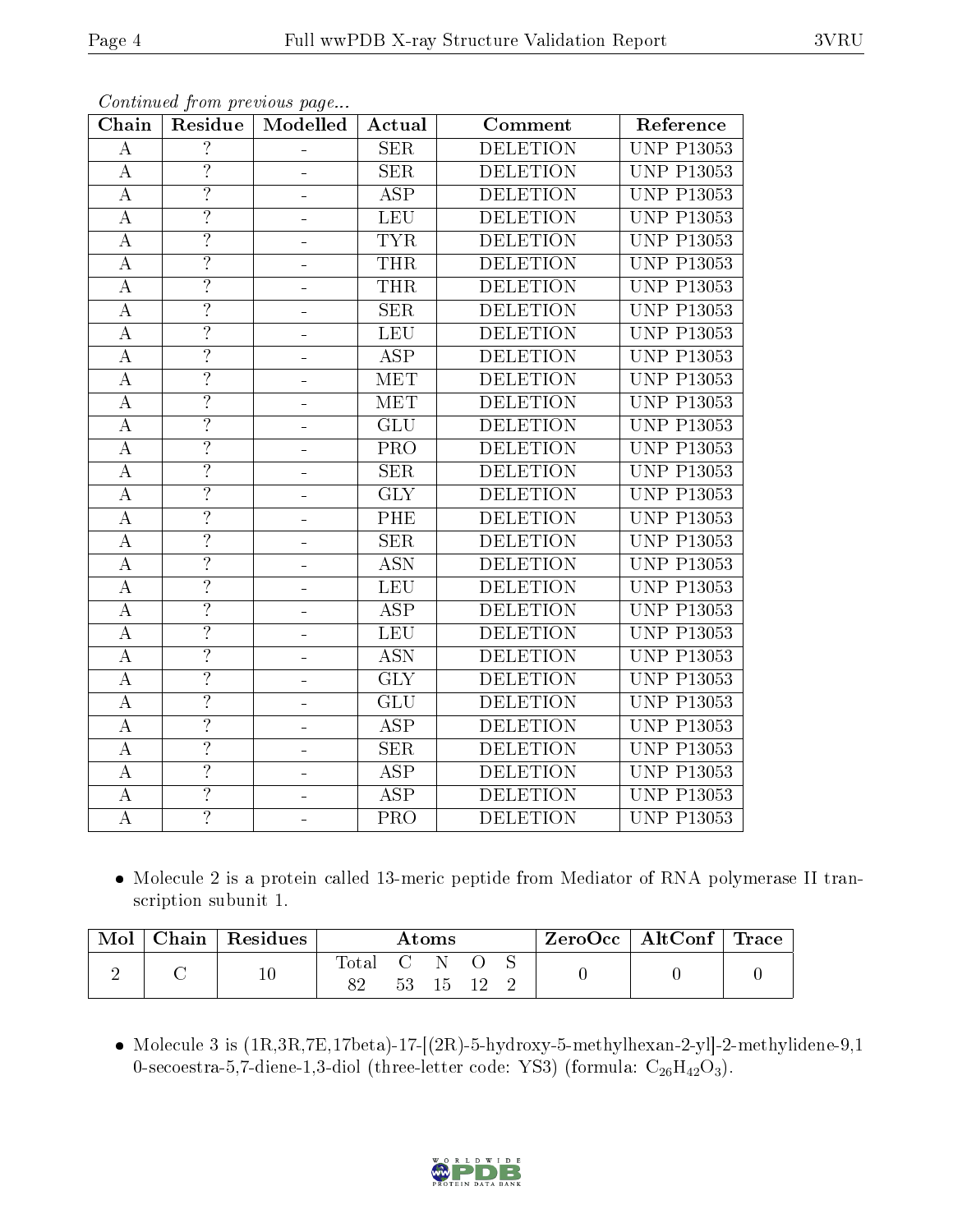

|  | $\mid$ Mol $\mid$ Chain $\mid$ Residues $\mid$ | Atoms     |  |  | ZeroOcc   AltConf |  |
|--|------------------------------------------------|-----------|--|--|-------------------|--|
|  |                                                | Total C O |  |  |                   |  |

 $\bullet\,$  Molecule 4 is water.

|  | Mol   Chain   Residues | Atoms               | $ZeroOcc \   \ AltConf \  $ |
|--|------------------------|---------------------|-----------------------------|
|  | 158                    | Total<br>158<br>158 |                             |
|  |                        | Total O             |                             |

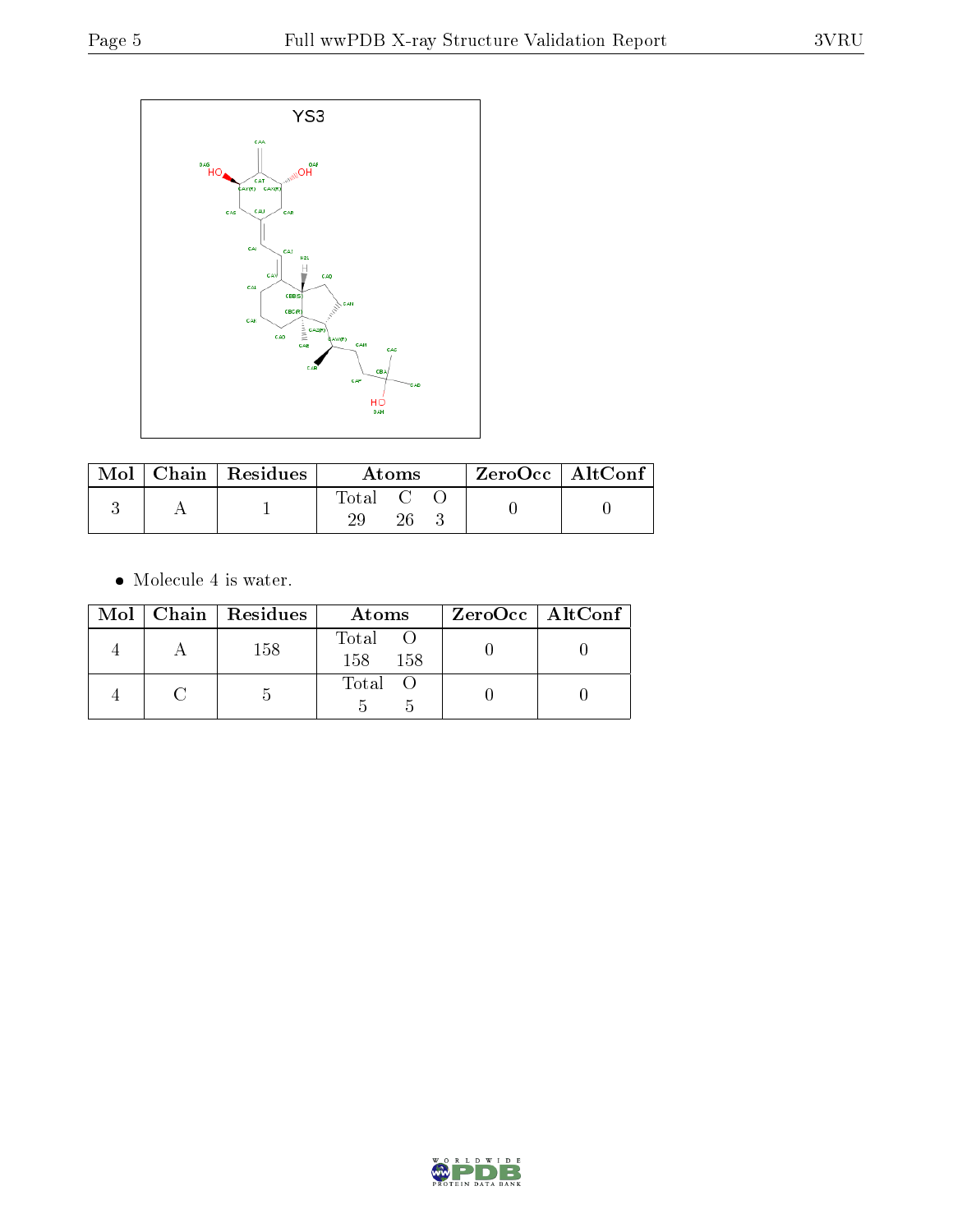# 3 Residue-property plots  $(i)$

These plots are drawn for all protein, RNA and DNA chains in the entry. The first graphic for a chain summarises the proportions of the various outlier classes displayed in the second graphic. The second graphic shows the sequence view annotated by issues in geometry and electron density. Residues are color-coded according to the number of geometric quality criteria for which they contain at least one outlier: green  $= 0$ , yellow  $= 1$ , orange  $= 2$  and red  $= 3$  or more. A red dot above a residue indicates a poor fit to the electron density (RSRZ  $> 2$ ). Stretches of 2 or more consecutive residues without any outlier are shown as a green connector. Residues present in the sample, but not in the model, are shown in grey.



• Molecule 1: Vitamin D3 receptor

• Molecule 2: 13-meric peptide from Mediator of RNA polymerase II transcription subunit 1



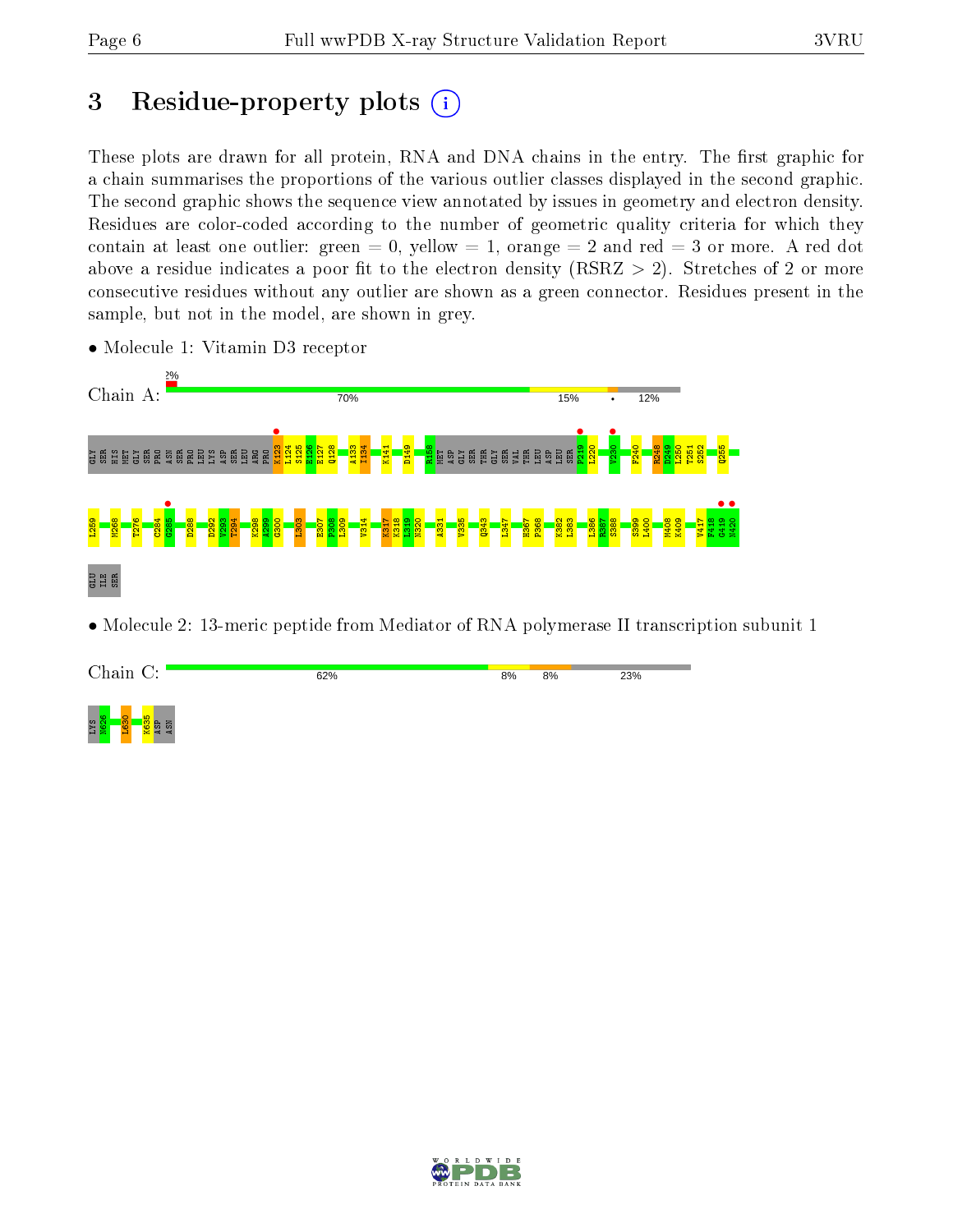# 4 Data and refinement statistics  $(i)$

| Property                                                                 | Value                                              | Source     |
|--------------------------------------------------------------------------|----------------------------------------------------|------------|
| Space group                                                              | C121                                               | Depositor  |
| Cell constants                                                           | 154.34Å<br>$42.29\text{\AA}$<br>$42.21\text{\AA}$  | Depositor  |
| a, b, c, $\alpha$ , $\beta$ , $\gamma$                                   | $90.00^{\circ}$ $95.89^{\circ}$<br>$90.00^{\circ}$ |            |
| Resolution $(A)$                                                         | $26.98 -$<br>2.00                                  | Depositor  |
|                                                                          | 26.98<br>$-2.00$                                   | <b>EDS</b> |
| $%$ Data completeness                                                    | $95.5(26.98-2.00)$                                 | Depositor  |
| (in resolution range)                                                    | 95.5 (26.98-2.00)                                  | <b>EDS</b> |
| $R_{merge}$                                                              | (Not available)                                    | Depositor  |
| $\mathrm{R}_{sym}$                                                       | 0.07                                               | Depositor  |
| $\langle I/\sigma(I) \rangle^{-1}$                                       | 2.90 (at $1.99\text{\AA}$ )                        | Xtriage    |
| Refinement program                                                       | <b>REFMAC</b>                                      | Depositor  |
| $R, R_{free}$                                                            | $0.219$ ,<br>0.279                                 | Depositor  |
|                                                                          | $0.220$ ,<br>0.281                                 | DCC        |
| $\mathcal{R}_{free}$ test set                                            | $904$ reflections $(5.10\%)$                       | wwPDB-VP   |
| Wilson B-factor $(A^2)$                                                  | 27.8                                               | Xtriage    |
| Anisotropy                                                               | 0.148                                              | Xtriage    |
| Bulk solvent $k_{sol}(\mathrm{e}/\mathrm{A}^3),$ $B_{sol}(\mathrm{A}^2)$ | $0.36$ , 45.0                                      | <b>EDS</b> |
| L-test for twinning <sup>2</sup>                                         | $< L >$ = 0.48, $< L2 >$ = 0.31                    | Xtriage    |
| Estimated twinning fraction                                              | $\overline{\text{No}}$ twinning to report.         | Xtriage    |
| $F_o, F_c$ correlation                                                   | 0.95                                               | <b>EDS</b> |
| Total number of atoms                                                    | 2143                                               | wwPDB-VP   |
| Average B, all atoms $(A^2)$                                             | 38.0                                               | wwPDB-VP   |

Xtriage's analysis on translational NCS is as follows: The largest off-origin peak in the Patterson function is  $8.33\%$  of the height of the origin peak. No significant pseudotranslation is detected.

<sup>&</sup>lt;sup>2</sup>Theoretical values of  $\langle |L| \rangle$ ,  $\langle L^2 \rangle$  for acentric reflections are 0.5, 0.333 respectively for untwinned datasets, and 0.375, 0.2 for perfectly twinned datasets.



<span id="page-6-1"></span><span id="page-6-0"></span><sup>1</sup> Intensities estimated from amplitudes.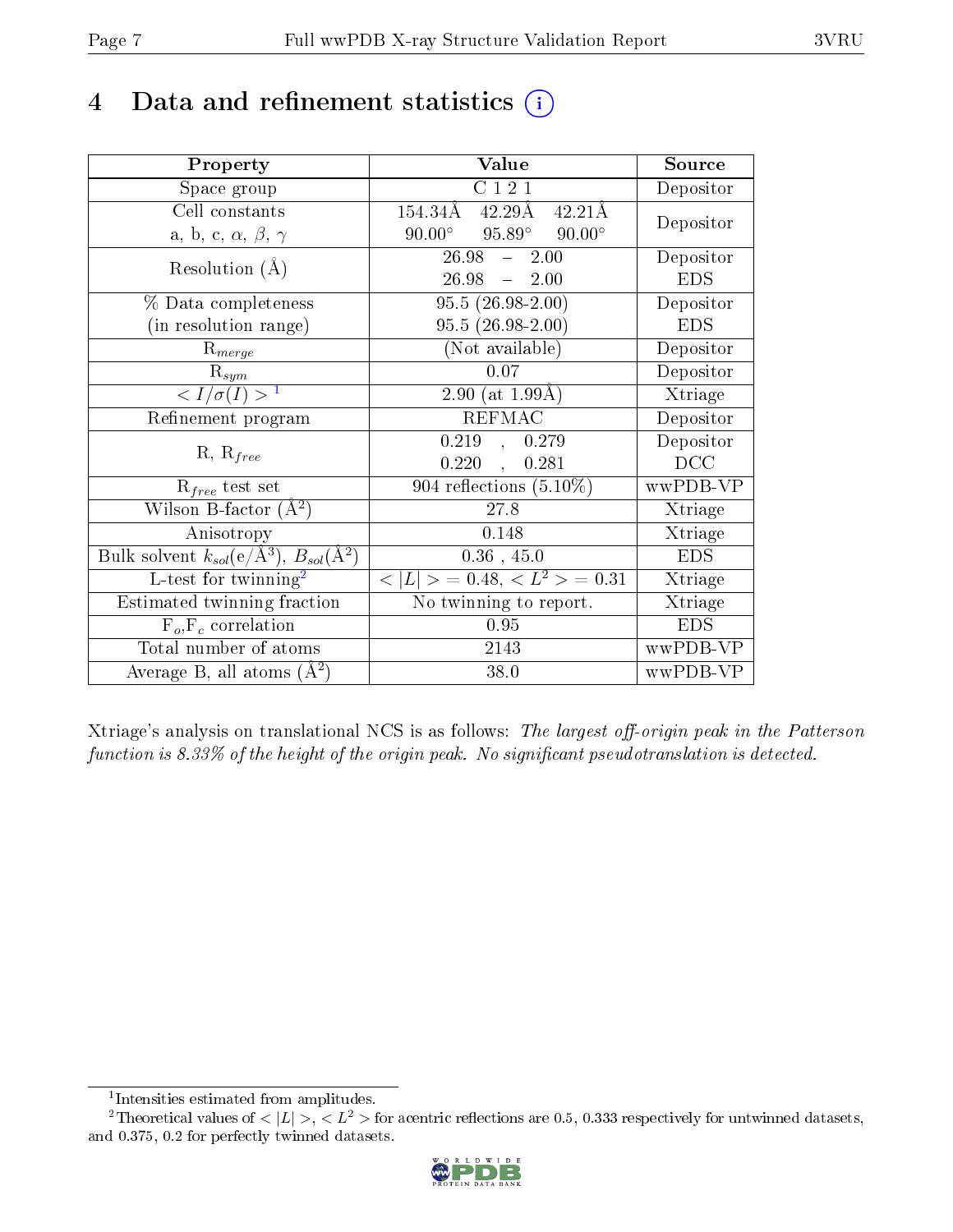# 5 Model quality  $(i)$

# 5.1 Standard geometry  $(i)$

Bond lengths and bond angles in the following residue types are not validated in this section: YS3

The Z score for a bond length (or angle) is the number of standard deviations the observed value is removed from the expected value. A bond length (or angle) with  $|Z| > 5$  is considered an outlier worth inspection. RMSZ is the root-mean-square of all Z scores of the bond lengths (or angles).

| Mol | Chain |      | Bond lengths       | Bond angles |                          |  |
|-----|-------|------|--------------------|-------------|--------------------------|--|
|     |       | RMSZ | $\# Z  > 5$        | RMSZ        | # $ Z  > 5$              |  |
|     |       | 1.11 | $4/1908(0.2\%)$    | 0.98        | $5/2587(0.2\%)$          |  |
|     |       | 0.70 | 0/83               | 0.91        | $1/110(0.9\%)$           |  |
| AH  |       | 110  | $(0.2\%)$<br>′1991 | 0.97        | $(0.2\%)$<br>/2697<br>в. |  |

All (4) bond length outliers are listed below:

| Mol | Chain |     | Res   Type | $_+$ Atoms | $Z -$ | $\vert$ Observed $(A)$ | Ideal(A) |
|-----|-------|-----|------------|------------|-------|------------------------|----------|
|     |       | 240 | PHE        | $CE1-CZ$   | 6.13  | 1.49                   | 1.37     |
|     |       | 331 |            | $CA-CB$    | 5.49  | 1.64                   | 1.52     |
|     |       | 133 |            | $CA-CB$    | 5.26  | 1.63                   | 1.52     |
|     |       | 141 |            | CD-CE-     | 5.08  | $1.64\,$               | $1.51\,$ |

All (6) bond angle outliers are listed below:

| Mol | Chain         | Res | Type       | Atoms       | Z       | Observed $\binom{o}{c}$ | Ideal $(^\circ)$ |
|-----|---------------|-----|------------|-------------|---------|-------------------------|------------------|
|     |               | 400 | LEU        | $CA$ -CB-CG | 8.29    | 134.36                  | 115.30           |
|     |               | 317 | <b>LYS</b> | $CD-CE-NZ$  | 5.53    | 124.42                  | 111.70           |
|     |               | 292 | <b>ASP</b> | $CB-CG-OD2$ | 5.41    | 123.17                  | 118.30           |
| 2   | $\mathcal{C}$ | 630 | LEU        | $CA-CB-CG$  | 5.40    | 127.71                  | 115.30           |
|     |               | 400 | LEU        | $CB-CG-CD1$ | $-5.21$ | 102.14                  | 111.00           |
|     |               | 284 | <b>CYS</b> | $CA-CB-SG$  | $-5.01$ | 104.99                  | 114.00           |

There are no chirality outliers.

There are no planarity outliers.

### $5.2$  Too-close contacts  $(i)$

In the following table, the Non-H and H(model) columns list the number of non-hydrogen atoms and hydrogen atoms in the chain respectively. The H(added) column lists the number of hydrogen

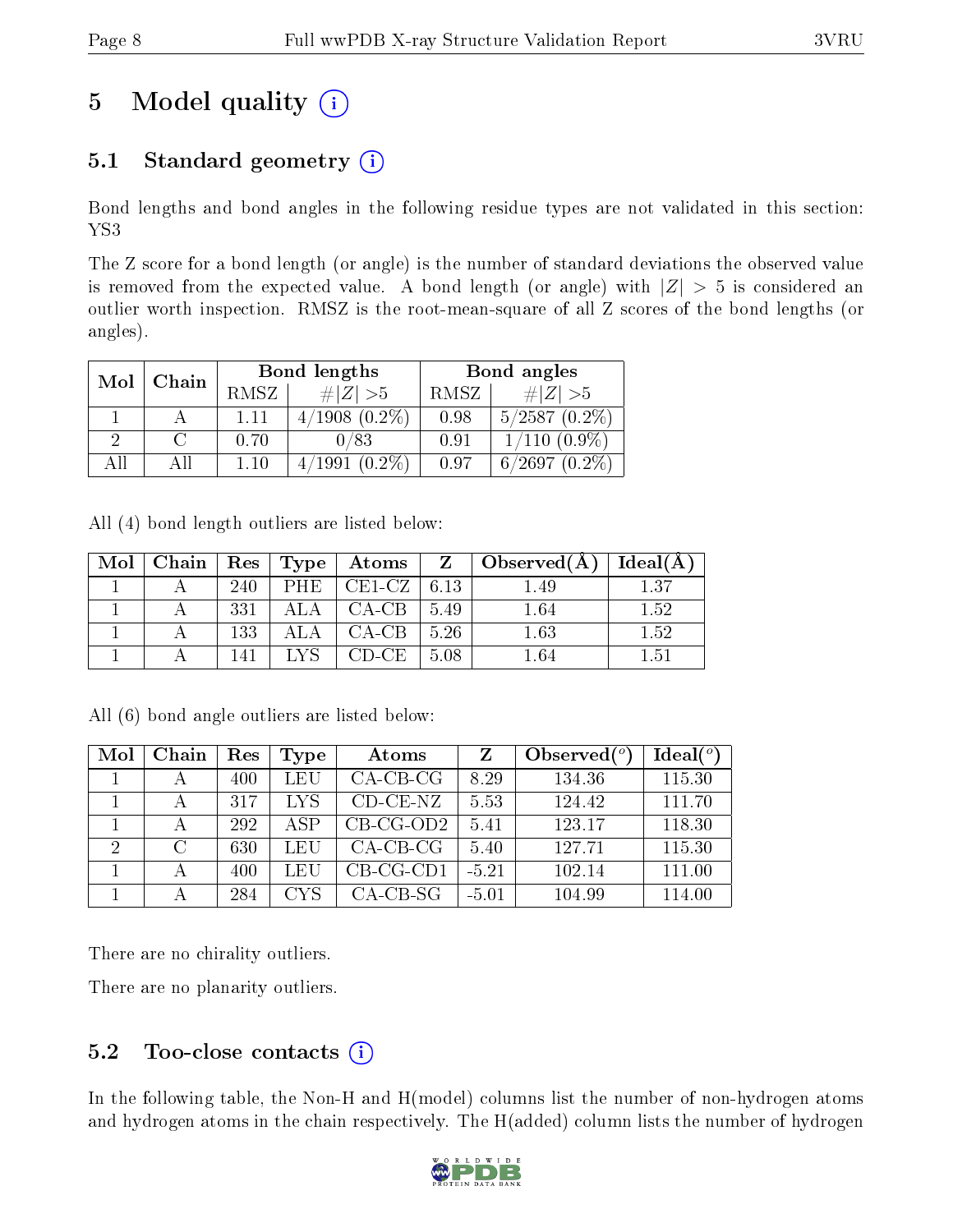|  |      | Mol   Chain   Non-H   H(model)   H(added) |      |    | Clashes   Symm-Clashes |
|--|------|-------------------------------------------|------|----|------------------------|
|  | 1869 |                                           | 1856 | 25 |                        |
|  | 89   |                                           |      |    |                        |
|  | 29   |                                           |      |    |                        |
|  | 158  |                                           |      |    |                        |
|  |      |                                           |      |    |                        |
|  | 2143 |                                           | 1987 | 25 |                        |

atoms added and optimized by MolProbity. The Clashes column lists the number of clashes within the asymmetric unit, whereas Symm-Clashes lists symmetry related clashes.

The all-atom clashscore is defined as the number of clashes found per 1000 atoms (including hydrogen atoms). The all-atom clashscore for this structure is 6.

All (25) close contacts within the same asymmetric unit are listed below, sorted by their clash magnitude.

| Atom-1                | Atom-2                       | Interatomic    | Clash         |
|-----------------------|------------------------------|----------------|---------------|
|                       |                              | distance $(A)$ | overlap $(A)$ |
| 1: A:303:LEU:HD13     | 1:A:307:GLU:HB2              | 1.47           | 0.96          |
| 1:A:335:VAL:O         | 1:A:335:VAL:HG12             | 1.92           | 0.69          |
| 1: A:268:MET:HG2      | $1:$ A:309:LEU:HD11          | 1.82           | 0.62          |
| 1: A:251:THR:O        | $1:A:255:GLN:H\overline{G3}$ | 2.05           | 0.57          |
| 1: A:268:MET:HG2      | 1: A:309: LEU: CD1           | 2.37           | $0.54\,$      |
| 1: A: 125: SER:H      | 1: A: 128: GLN: HE21         | 1.56           | 0.53          |
| 1:A:125:SER:H         | 1: A: 128: GLN: NE2          | 2.06           | 0.53          |
| 1:A:417:VAL:HG22      | 2:C:630:LEU:HD22             | 1.90           | $0.52\,$      |
| 1:A:248:ARG:HG2       | 4: A:643:HOH:O               | 2.10           | $0.51\,$      |
| 1:A:134:ILE:HD13      | 1: A: 134: ILE:N             | 2.26           | 0.51          |
| 1: A:314: VAL:O       | 1: A:318: LYS: HG3           | 2.12           | 0.50          |
| 1: A: 383: LEU: HA    | 1:A:386:LEU:HD12             | 1.96           | 0.48          |
| $1:A:294$ : THR: HG22 | 1: A:298:LYS:HE3             | 1.97           | 0.46          |
| 1: A: 367: HIS: HA    | 1:A:368:PRO:HD3              | 1.72           | 0.45          |
| 1:A:149:ASP:HB3       | 4:A:665:HOH:O                | 2.15           | 0.45          |
| 1:A:317:LYS:HE3       | 4: A:615: HOH:O              | 2.16           | 0.44          |
| 1:A:382:LYS:HA        | 1:A:382:LYS:HD3              | 1.79           | 0.43          |
| 1: A:250:LEU:HD23     | 1:A:347:LEU:HD23             | 2.01           | 0.42          |
| 1: A:409: LYS:HB3     | 1: A:409: LYS: HE3           | 1.81           | 0.42          |
| 1: A:124:LEU:HD23     | 1: A:124:LEU:HA              | 1.86           | 0.42          |
| 1: A:220:LEU:HD22     | 1: A:300: GLY:N              | 2.34           | 0.42          |
| 1: A: 335: VAL: O     | 1:A:335:VAL:CG1              | 2.65           | 0.42          |
| 1: A:343: GLN: HG3    | 4:A:675:HOH:O                | 2.19           | 0.41          |
| 1:A:123:LYS:HE3       | 1:A:123:LYS:HB3              | 1.96           | 0.41          |
| 1: A:303:LEU:HD13     | 1:A:307:GLU:CB               | 2.35           | 0.41          |

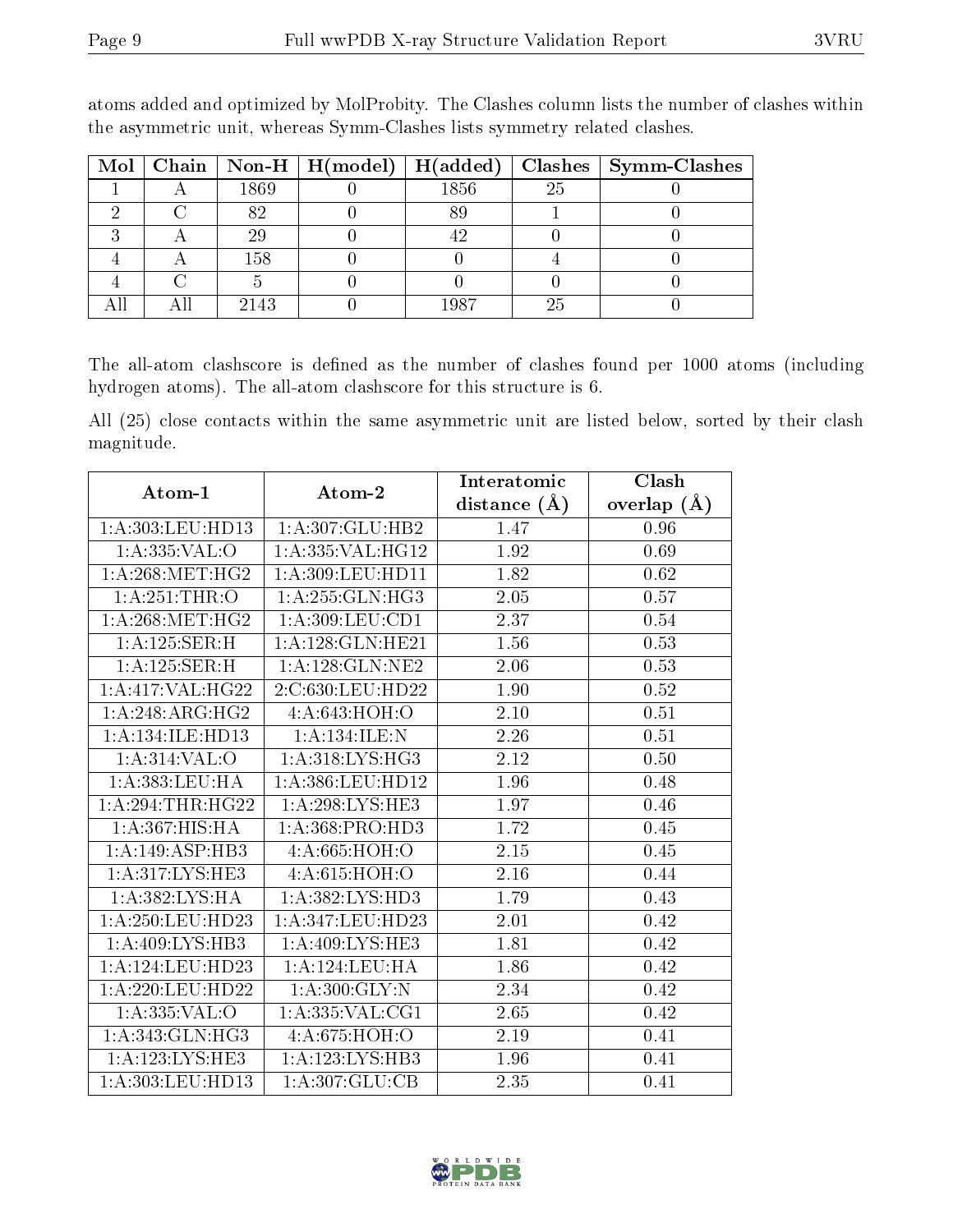There are no symmetry-related clashes.

### 5.3 Torsion angles (i)

#### 5.3.1 Protein backbone  $(i)$

In the following table, the Percentiles column shows the percent Ramachandran outliers of the chain as a percentile score with respect to all X-ray entries followed by that with respect to entries of similar resolution.

The Analysed column shows the number of residues for which the backbone conformation was analysed, and the total number of residues.

| Mol | Chain | Analysed                     | Favoured   |       | Allowed   Outliers | Percentiles           |              |
|-----|-------|------------------------------|------------|-------|--------------------|-----------------------|--------------|
|     |       | $234/271(86\%)$   227 (97\%) |            | 7(3%) |                    | $\mid$ 100 $\mid$ 100 |              |
|     |       | $8/13(62\%)$                 | $8(100\%)$ |       |                    | $\vert$ 100 $\vert$   | $\vert$ 100  |
| All | All   | 242/284(85%)                 | 235(97%)   | 7(3%) |                    | 100                   | $\sqrt{100}$ |

There are no Ramachandran outliers to report.

#### 5.3.2 Protein sidechains  $(i)$

In the following table, the Percentiles column shows the percent sidechain outliers of the chain as a percentile score with respect to all X-ray entries followed by that with respect to entries of similar resolution.

The Analysed column shows the number of residues for which the sidechain conformation was analysed, and the total number of residues.

| Mol | Chain  | Analysed        | Rotameric   | $\mid$ Outliers | Percentiles                |  |  |
|-----|--------|-----------------|-------------|-----------------|----------------------------|--|--|
|     |        | 209/247(85%)    | $195(93\%)$ | 14 $(7%)$       | $16$   $11$                |  |  |
| 9   | $\cap$ | $10/13$ (77\%)  | $9(90\%)$   | $1(10\%)$       | $\vert$ 7 $\vert$<br>    4 |  |  |
| All | Аll    | $219/260(84\%)$ | $204(93\%)$ | 15(7%)          |                            |  |  |

All (15) residues with a non-rotameric sidechain are listed below:

| Mol | Chain | Res | Type       |
|-----|-------|-----|------------|
|     |       | 123 | <b>LYS</b> |
|     |       | 127 | GLU        |
|     |       | 134 | TLE        |
|     |       | 248 | $\rm{ARG}$ |
|     |       | 252 | SER.       |

Continued on next page...

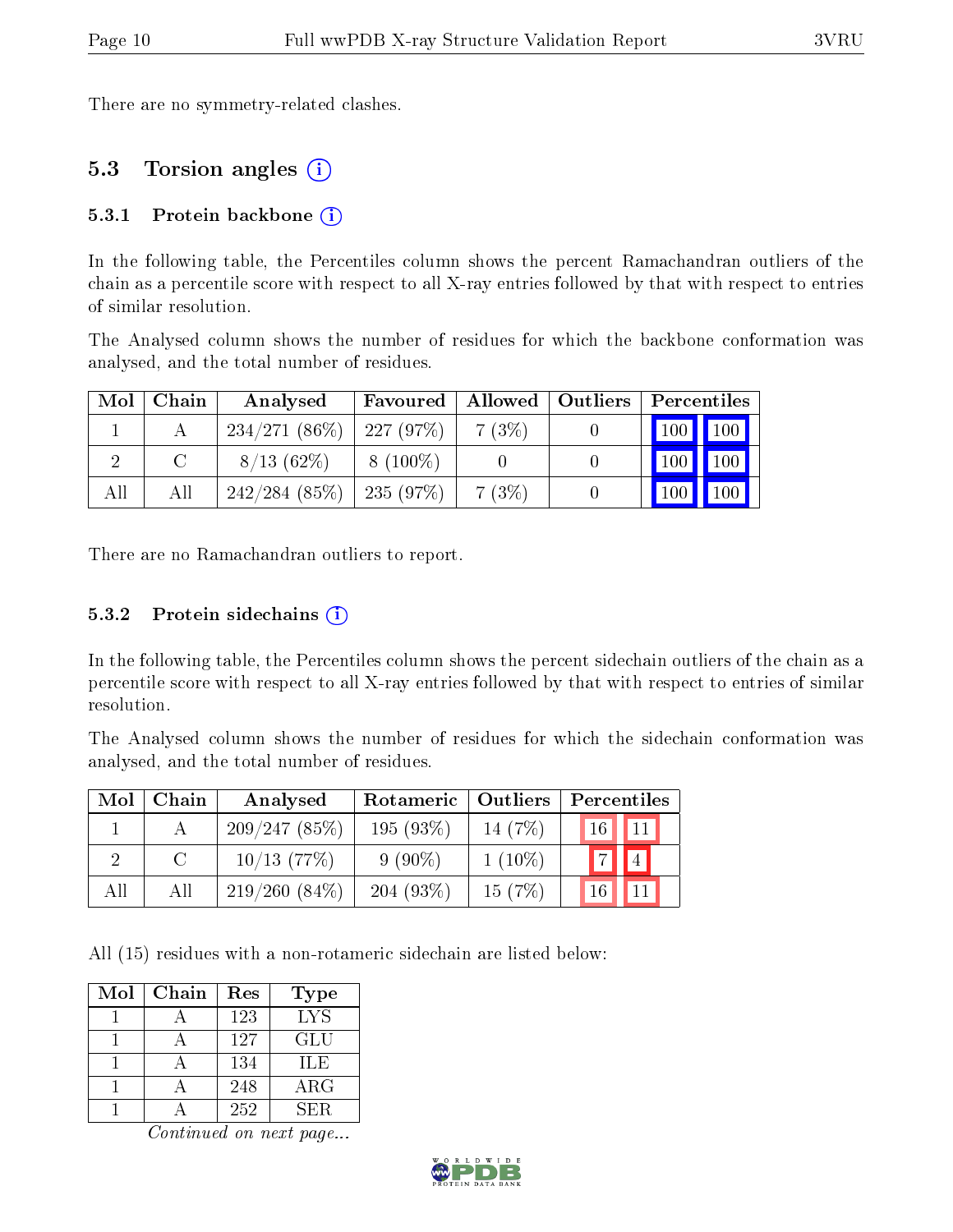| Mol            | Chain | Res | <b>Type</b> |
|----------------|-------|-----|-------------|
| $\mathbf{1}$   | А     | 259 | <b>LEU</b>  |
| 1              | А     | 276 | THR         |
| $\mathbf{1}$   | А     | 288 | <b>ASP</b>  |
| $\mathbf{1}$   | А     | 294 | THR         |
| 1              | А     | 303 | LEU         |
| $\mathbf 1$    | А     | 320 | <b>ASN</b>  |
| $\mathbf{1}$   | А     | 388 | SER         |
| 1              | А     | 399 | SER         |
| $\mathbf 1$    | Α     | 408 | MET         |
| $\overline{2}$ | Ç     | 635 | <b>LYS</b>  |

Continued from previous page...

Some sidechains can be flipped to improve hydrogen bonding and reduce clashes. All (6) such sidechains are listed below:

| Mol | Chain | Res | Type       |
|-----|-------|-----|------------|
|     |       | 128 | <b>GLN</b> |
|     |       | 235 | <b>GLN</b> |
|     |       | 255 | <b>GLN</b> |
|     |       | 273 | <b>GLN</b> |
|     |       | 374 | <b>GLN</b> |
|     |       | 381 | GL N       |

#### $5.3.3$  RNA  $(i)$

There are no RNA molecules in this entry.

### 5.4 Non-standard residues in protein, DNA, RNA chains (i)

There are no non-standard protein/DNA/RNA residues in this entry.

### 5.5 Carbohydrates  $(i)$

There are no carbohydrates in this entry.

### 5.6 Ligand geometry (i)

1 ligand is modelled in this entry.

In the following table, the Counts columns list the number of bonds (or angles) for which Mogul statistics could be retrieved, the number of bonds (or angles) that are observed in the model and

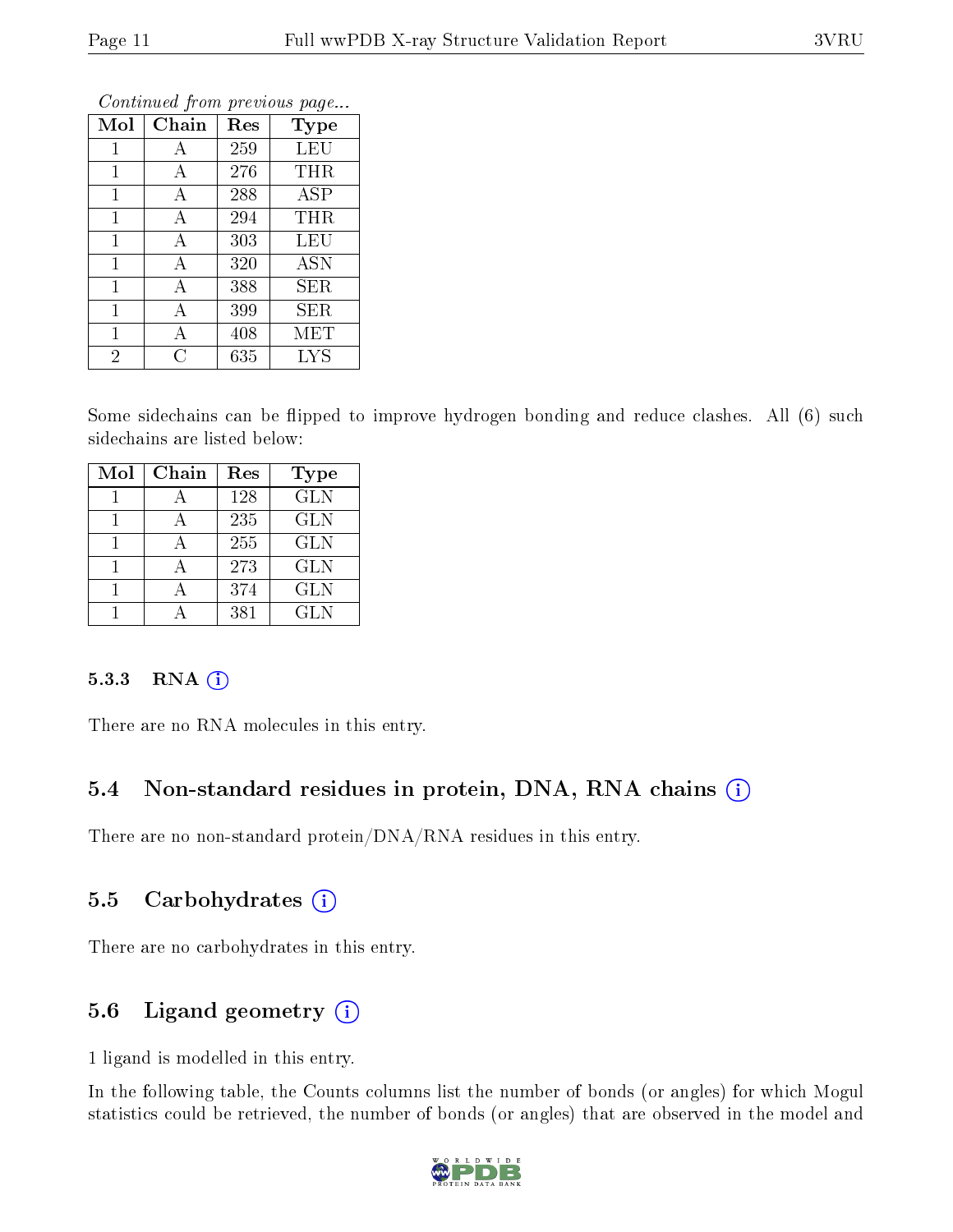the number of bonds (or angles) that are defined in the Chemical Component Dictionary. The Link column lists molecule types, if any, to which the group is linked. The Z score for a bond length (or angle) is the number of standard deviations the observed value is removed from the expected value. A bond length (or angle) with  $|Z| > 2$  is considered an outlier worth inspection. RMSZ is the root-mean-square of all Z scores of the bond lengths (or angles).

| Mol |     | $\mid$ Type $\mid$ Chain $\mid$ Res $\mid$ |     | $ \,\rm{Link}\,$ |            | Bond lengths |                                         |               | Bond angles |                        |
|-----|-----|--------------------------------------------|-----|------------------|------------|--------------|-----------------------------------------|---------------|-------------|------------------------|
|     |     |                                            |     |                  | Counts     |              | RMSZ   $\# Z  > 2$                      | Counts   RMSZ | $\# Z $     |                        |
|     | YS3 | A                                          | 501 |                  | 29, 31, 31 | 1.61         | $\left 3\right\rangle(10\%)$   38,47,47 |               | 1.84        | $\frac{1}{9}$ $(23\%)$ |

In the following table, the Chirals column lists the number of chiral outliers, the number of chiral centers analysed, the number of these observed in the model and the number defined in the Chemical Component Dictionary. Similar counts are reported in the Torsion and Rings columns. '-' means no outliers of that kind were identified.

|  |     | Mol   Type   Chain   Res   Link   Chirals | <b>Torsions</b>           | Rings |
|--|-----|-------------------------------------------|---------------------------|-------|
|  | 501 | $\sim$                                    | $10/15/59/59$   $0/3/3/3$ |       |

All (3) bond length outliers are listed below:

| Mol | Chain |     | $\mid$ Res $\mid$ Type | Atoms   | Z     | $\Box$ Observed(A) | $\vert$ Ideal( ${\rm \AA}$ ) |
|-----|-------|-----|------------------------|---------|-------|--------------------|------------------------------|
|     |       | 501 | YS3                    | CAJ-CAV | -5.10 | -42                | 1.34                         |
|     |       | 501 | YS3                    | CAI-CAU | 3.79  | 1.39               | $1.34\,$                     |
|     |       | 501 | YS3                    | CAA-CAT | 2.82  | 1.37               | 139                          |

| Mol | Chain | Res | Type        | Atoms       | $\mathbf{Z}$ | Observed $\binom{o}{c}$ | Ideal $(^\circ)$ |
|-----|-------|-----|-------------|-------------|--------------|-------------------------|------------------|
| 3   | А     | 501 | ${\rm YS3}$ | CBB-CBC-CAZ | $-4.61$      | 94.81                   | 99.72            |
| 3   | A     | 501 | YS3         | CAI-CAJ-CAV | $-4.01$      | 120.15                  | 126.20           |
| 3   | А     | 501 | ${\rm YS3}$ | CAE-CBC-CBB | 3.59         | 116.06                  | 110.24           |
| 3   | A     | 501 | YS3         | CAB-CAW-CAZ | $-3.46$      | 107.62                  | 112.92           |
| 3   | А     | 501 | ${\rm YS3}$ | OAG-CAY-CAT | $-2.94$      | 102.85                  | 110.25           |
| 3   | А     | 501 | YS3         | CAM-CAW-CAZ | 2.84         | 116.16                  | 110.28           |
| 3   | A     | 501 | YS3         | CAJ-CAI-CAU | $-2.73$      | 123.11                  | 127.30           |
| 3   | А     | 501 | ${\rm YS3}$ | CAN-CAZ-CAW | 2.48         | 115.98                  | 112.15           |
| 3   | А     | 501 | YS3         | CAS-CAU-CAI | $-2.14$      | 118.82                  | 123.44           |

All (9) bond angle outliers are listed below:

There are no chirality outliers.

All (10) torsion outliers are listed below:

| Mol | $\vert$ Chain $\vert$ Res $\vert$ Type |  | Atoms           |
|-----|----------------------------------------|--|-----------------|
| ◡   |                                        |  | CAI-CAJ-CAV-CBB |

Continued on next page...

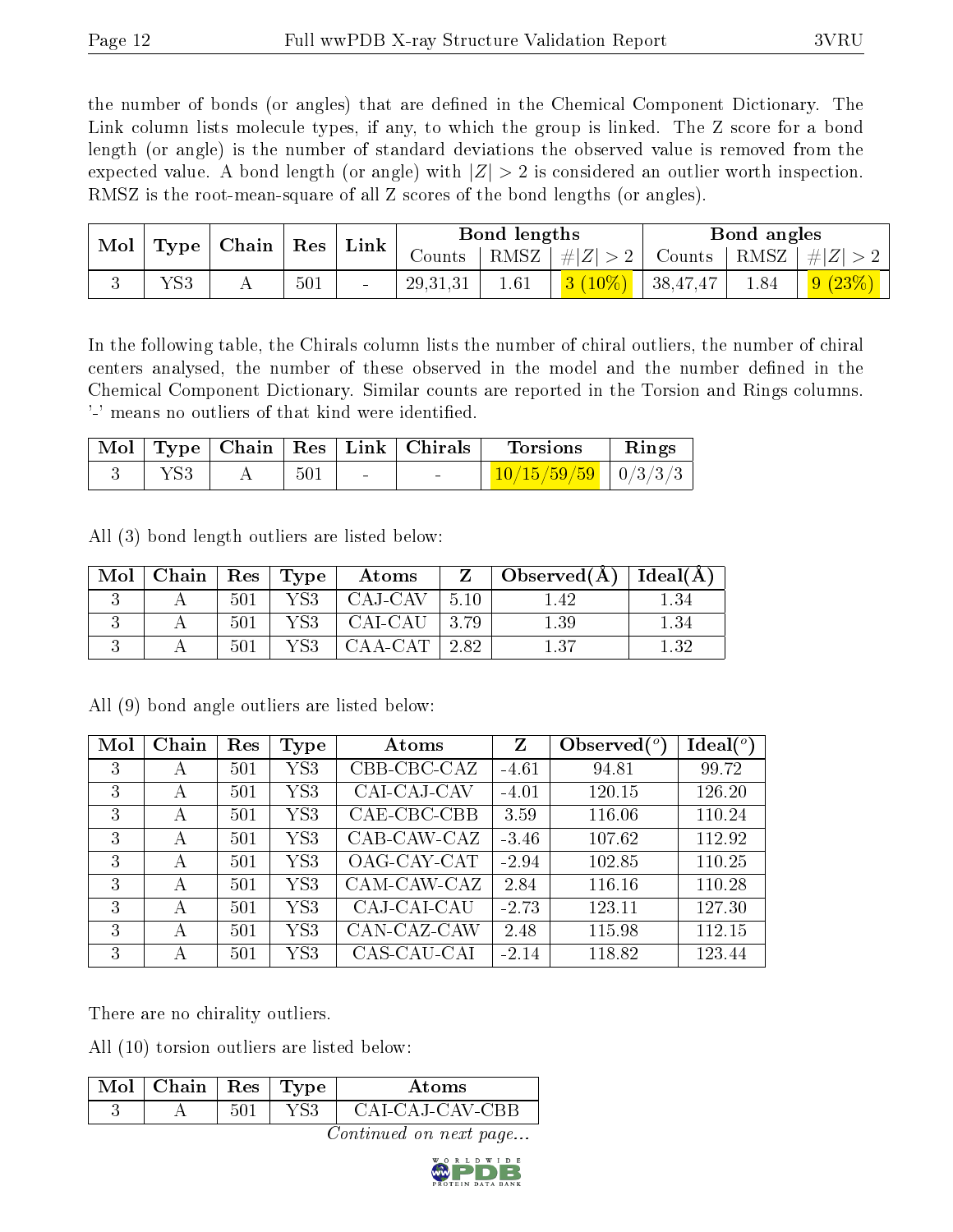| Mol | Chain        | $\operatorname{Res}% \left( \mathcal{N}\right) \equiv\operatorname{Res}(\mathcal{N}_{0})\cap\mathcal{N}_{1}$ | Type            | Atoms           |
|-----|--------------|--------------------------------------------------------------------------------------------------------------|-----------------|-----------------|
| 3   |              | 501                                                                                                          | YS3             | CAI-CAJ-CAV-CAL |
| 3   | A            | 501                                                                                                          | YS <sub>3</sub> | CAJ-CAI-CAU-CAR |
| 3   | А            | 501                                                                                                          | YS <sub>3</sub> | CAM-CAW-CAZ-CBC |
| 3   | A            | 501                                                                                                          | YS <sub>3</sub> | CAB-CAW-CAZ-CAN |
| 3   | A            | 501                                                                                                          | YS <sub>3</sub> | CAB-CAW-CAZ-CBC |
| 3   | $\mathsf{A}$ | 501                                                                                                          | YS <sub>3</sub> | CAM-CAP-CBA-OAH |
| 3   | A            | 501                                                                                                          | YS <sub>3</sub> | CAM-CAP-CBA-CAC |
| 3   | А            | 501                                                                                                          | YS <sub>3</sub> | CAM-CAP-CBA-CAD |
| 3   |              | 501                                                                                                          | YS3             | CAM-CAW-CAZ-CAN |

Continued from previous page...

There are no ring outliers.

No monomer is involved in short contacts.

The following is a two-dimensional graphical depiction of Mogul quality analysis of bond lengths, bond angles, torsion angles, and ring geometry for all instances of the Ligand of Interest. In addition, ligands with molecular weight > 250 and outliers as shown on the validation Tables will also be included. For torsion angles, if less then 5% of the Mogul distribution of torsion angles is within 10 degrees of the torsion angle in question, then that torsion angle is considered an outlier. Any bond that is central to one or more torsion angles identified as an outlier by Mogul will be highlighted in the graph. For rings, the root-mean-square deviation (RMSD) between the ring in question and similar rings identified by Mogul is calculated over all ring torsion angles. If the average RMSD is greater than 60 degrees and the minimal RMSD between the ring in question and any Mogul-identified rings is also greater than 60 degrees, then that ring is considered an outlier. The outliers are highlighted in purple. The color gray indicates Mogul did not find sufficient equivalents in the CSD to analyse the geometry.

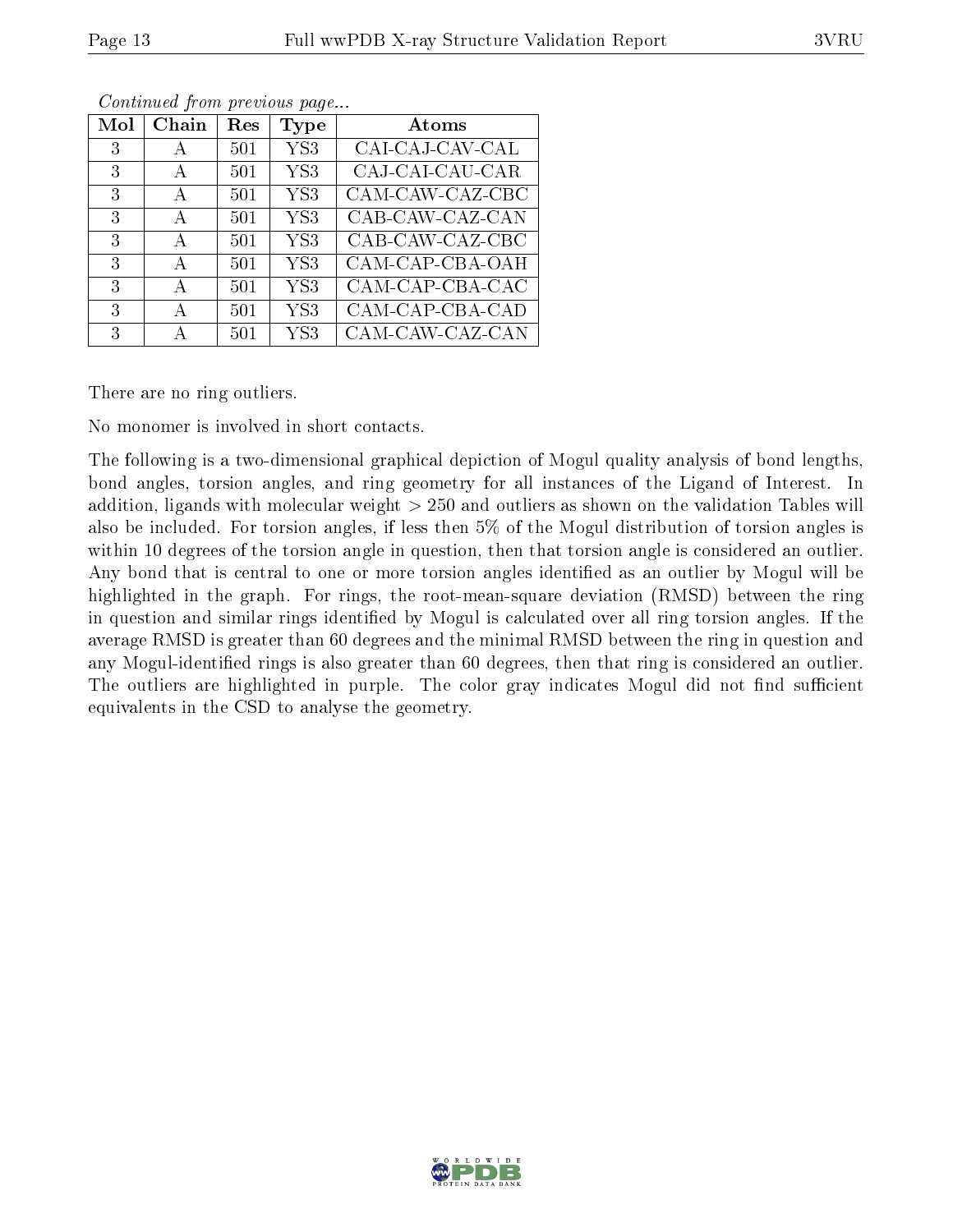

### 5.7 [O](https://www.wwpdb.org/validation/2017/XrayValidationReportHelp#nonstandard_residues_and_ligands)ther polymers (i)

There are no such residues in this entry.

# 5.8 Polymer linkage issues (i)

There are no chain breaks in this entry.

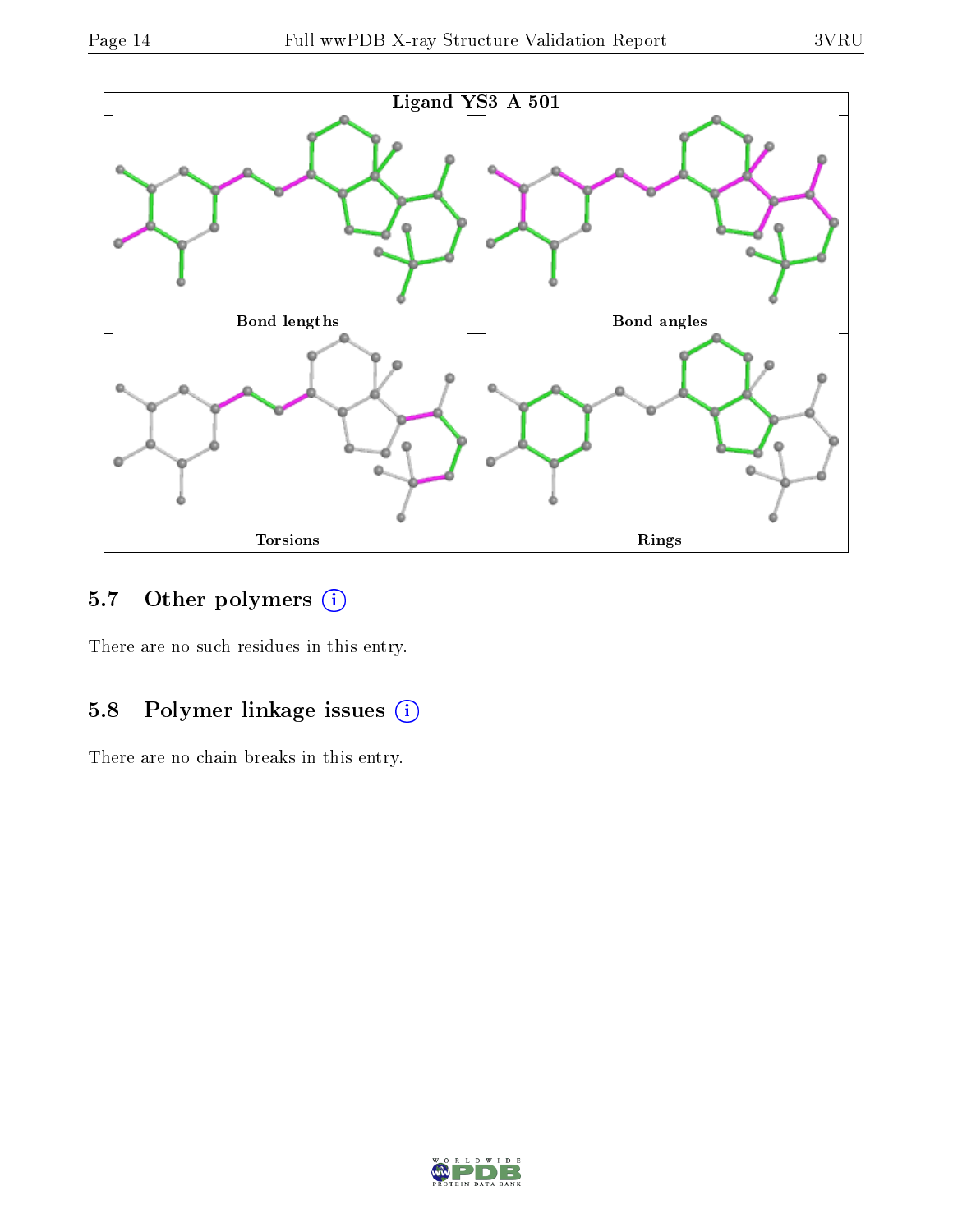# 6 Fit of model and data  $\left( \cdot \right)$

# 6.1 Protein, DNA and RNA chains (i)

In the following table, the column labelled  $#RSRZ>2'$  contains the number (and percentage) of RSRZ outliers, followed by percent RSRZ outliers for the chain as percentile scores relative to all X-ray entries and entries of similar resolution. The OWAB column contains the minimum, median,  $95<sup>th</sup>$  percentile and maximum values of the occupancy-weighted average B-factor per residue. The column labelled  $Q< 0.9$  lists the number of (and percentage) of residues with an average occupancy less than 0.9.

| Mol | Chain | Analysed       | ${ <\hspace{-1.5pt}{\mathrm{RSRZ}} \hspace{-1.5pt}>}$ | $\#\text{RSRZ}{>}2$   | $OWAB(A^2)$    | $\rm Q\textcolor{black}{<}0.9$ |
|-----|-------|----------------|-------------------------------------------------------|-----------------------|----------------|--------------------------------|
|     |       | 238/271(87%)   | 0.02                                                  | $6(2\%)$ 57<br>56     | 22, 36, 54, 66 |                                |
|     |       | $10/13$ (76\%) | 0.16                                                  | $0$ 100 100           | 35, 45, 54, 62 |                                |
| All | All   | 248/284(87%)   | 0.02                                                  | 6 $(2\%)$<br>57<br>59 | 22, 36, 54, 66 |                                |

All (6) RSRZ outliers are listed below:

| Mol | Chain | Res | <b>Type</b> | <b>RSRZ</b> |
|-----|-------|-----|-------------|-------------|
|     |       | 123 | <b>LYS</b>  | 3.2         |
|     |       | 219 | <b>PRO</b>  | 3.0         |
|     |       | 419 | <b>GLY</b>  | 2.9         |
|     |       | 420 | <b>ASN</b>  | 2.8         |
|     |       | 285 | <b>GLY</b>  | 2.2         |
|     |       | 230 | VAL.        | 22          |

# 6.2 Non-standard residues in protein, DNA, RNA chains  $(i)$

There are no non-standard protein/DNA/RNA residues in this entry.

### 6.3 Carbohydrates (i)

There are no carbohydrates in this entry.

# 6.4 Ligands  $(i)$

In the following table, the Atoms column lists the number of modelled atoms in the group and the number defined in the chemical component dictionary. The B-factors column lists the minimum, median,  $95<sup>th</sup>$  percentile and maximum values of B factors of atoms in the group. The column labelled  $Q< 0.9$ ' lists the number of atoms with occupancy less than 0.9.